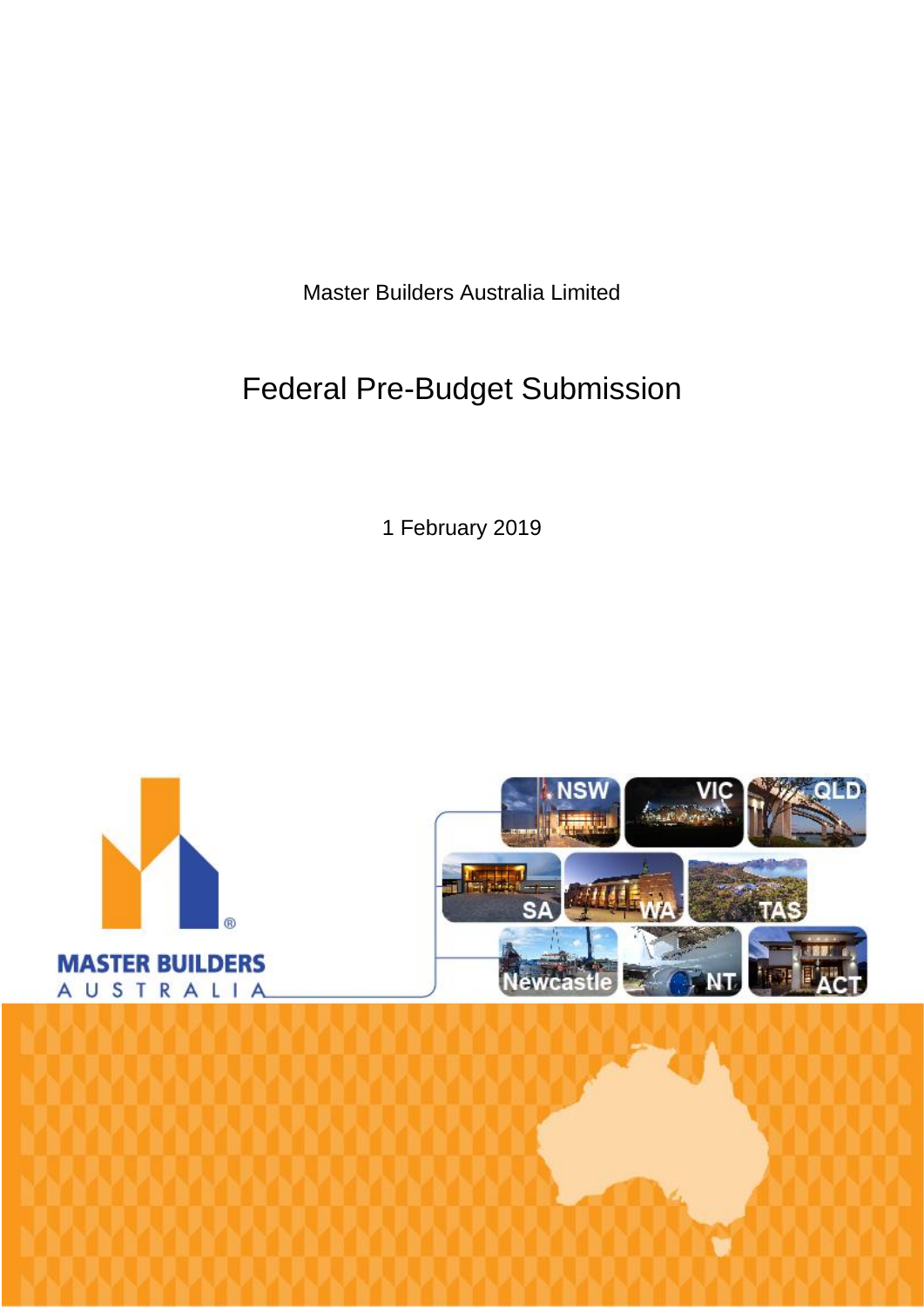# **ABOUT MASTER BUILDERS AUSTRALIA**

This submission is made on behalf of Master Builders Australia Ltd.

Master Builders Australia (Master Builders) is the nation's peak building and construction industry association which was federated on a national basis in 1890. Master Builders' members are the Master Builder State and Territory Associations. Over 128 years the movement has grown to over 32,000 businesses nationwide, including the top 100 construction companies. Master Builders is the only industry association that represents all three sectors, residential, commercial and engineering construction.

The building and construction industry is an extremely important part of, and contributor to, the Australian economy and community. It is the second largest industry in Australia, accounting for 8.1 per cent of gross domestic product, and over 9 per cent of employment in Australia. The cumulative building and construction task over the next decade will require work done to the value of \$2.6 trillion and for the number of people employed in the industry to rise to 1.3 million.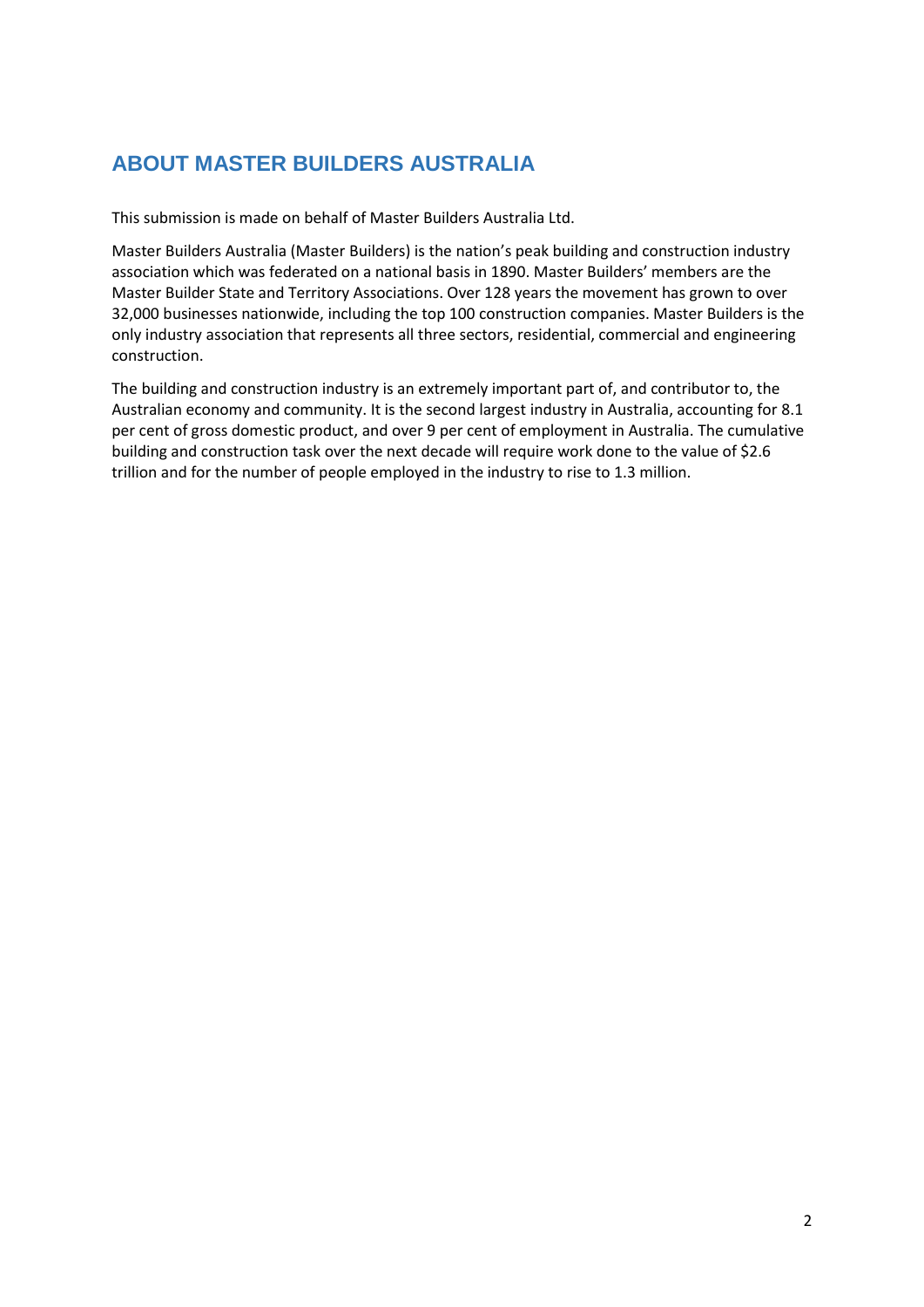# **Executive Summary of Master Builders Recommendations for Federal Budget 2019/20**

In this submission, Master Builders sets out key initiatives through which Government can ensure the 2019/20 Budget allows the building and construction industry to do what it does best – to build homes, schools and roads, grow small business, train young people and create jobs.

Our priority recommendations contained in this submission can be summarised as:

#### Taxation Incentives

- Retain current arrangements around Negative Gearing and the Capital Gains tax discount.
- Accelerate the pace of company tax reductions in light of improving budgetary position.
- Specify a timescale for 25% corporate tax rate to apply to all businesses, regardless of their size.
- Permanently Increase deductibility threshold for business assets to \$30,000 and extend to all businesses.

## Backing Small Business

- Resources for an independent government agency, that could be known as the Small Business Impact Assessment Agency, to conduct more rigorous regulatory impact assessments on the impact of government regulation on small business and also spearheading changes to make government procurement more accessible for the small business sector.
- Ensure there is no increase to business costs from accessible housing and energy efficiency measures.

#### Creating More Jobs and Boosting Vocational Skills

- Fund an additional kick-start apprenticeship incentive from 1 May 2019 to 31 December 2019.
- Provide greater support for pre-apprenticeships.
- The creation of quality framework for Vocational Education & Training providers.
- The allocation of an additional \$10 million to the Real Skills for Real Careers marketing campaign.

## Supporting housing and the built environment

- Increase emphasis on the provision of adequate stock of public housing.
- Increase direct financing of public infrastructure.
- An expansion of cross-government activities to boost housing and infrastructure
- NAHHA funding should be tied to their performance with respect to meeting targets relating to affordable and public housing.
- Increase funding for the Australian Building Codes Board (ABCB) to implement recommendations in the Building Confidence Report.

## Support for Workplace Relations & Safety Agencies

- Guarantee that the Australian Building & Construction Commission is appropriately resourced.
- The Registered Organisations Commission to be funded adequately.
- Retain and enhance the operation of the Fair Work Commission (FWC).
- Increase resourcing for Safe Work Australia and review its operations.
- Retain the Australian Government Work Health & Safety Accreditation Scheme by ensuring adequate resourcing of the Office of the Federal Safety Commissioner (OFSC).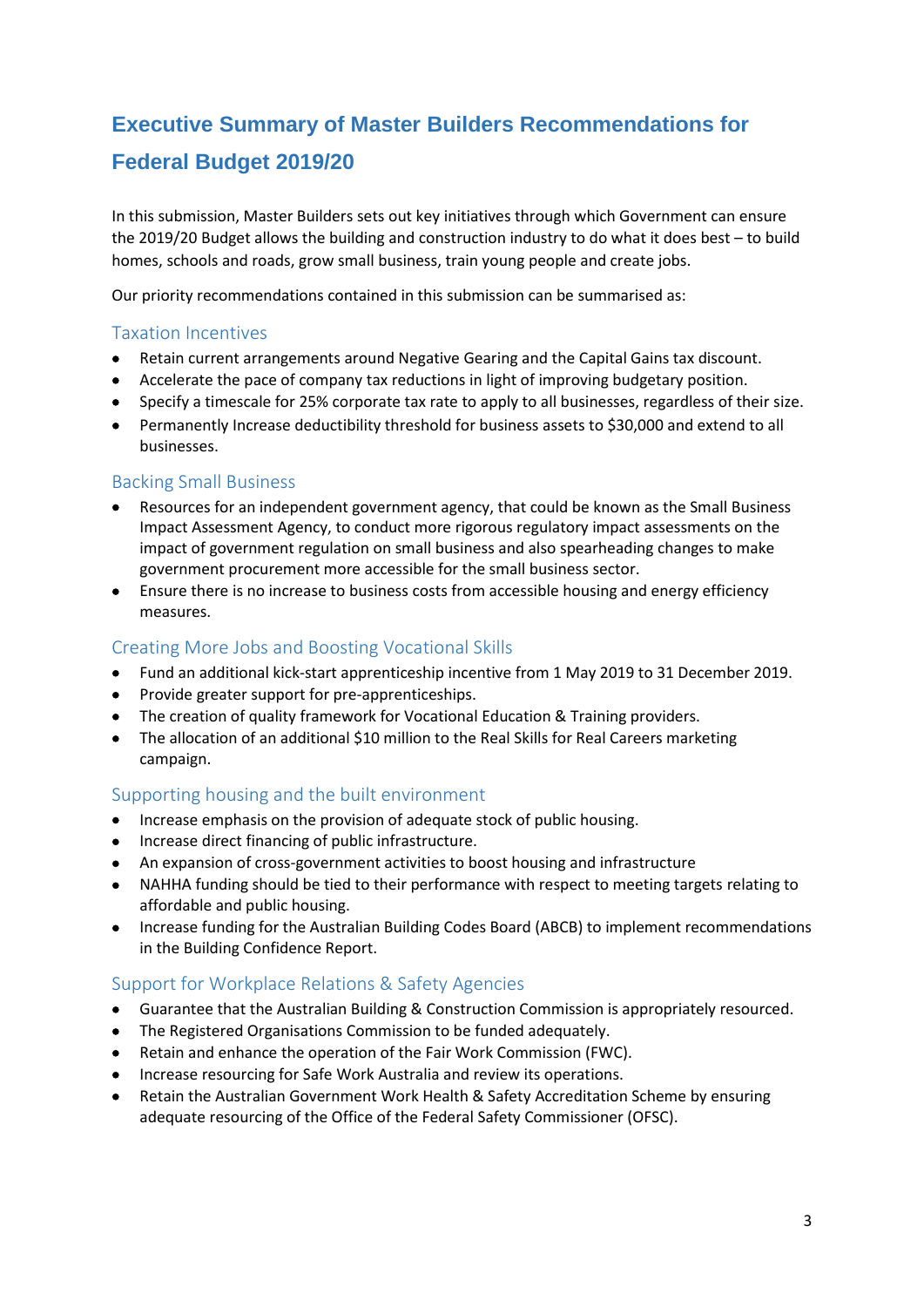# **The Building and Construction Industry**

The building and construction industry:

- Consists of over 370,000 business entities, almost all of which (99%) employ fewer than 20 people and over half (59%) having no employees;
- Employs over 1.1 million people (almost 1 in 10 workers) representing the third largest employing industry behind retail and health services, and the largest industry for full time employment;
- Represents over 8% of GDP, with contributing \$142 billion Gross Value Added activity to the economy - the second largest sector in the economy;
- **Trains more than half of the total number of trades based apprentices every year, being well** over 50,000 apprentices; and
- Performs construction work each year to a value of over \$220 billion.

Recent and forecast conditions affecting the building and construction industry highlight the importance that Government ensure the policy parameters underpinning the 2019/20 Federal Budget support a sector performing more than \$220 billion of construction work every year and help sustain growth across the economy more broadly.

The importance of the significant contribution building and construction makes to the economy and community cannot be understated and budget settings must not only allow this contribution to continue but encourage it to grow and safeguard against future risks.

While it remains stable overall, conditions have become increasingly difficult for Australia's building sector over the past 12 months and there are risks appearing with potential to exacerbate these difficulties. For example:

- New home building is in decline and predicted to continue falling until 2022/23.
- Engineering construction activity is still well below the peaks reached during the mining boom while non-residential building will come under pressure in the next few years.
- Once activity starts to recover over the medium term, the risk is that shortages of skilled and trades labour will emerge as has happened on numerous occasions in the past.
- Foreshadowed changes to labour market regulation and additional business red-tape pose a real challenge for sector SMEs.

Overall, we anticipate that total construction activity will decline by 4.7% during 2018/19 and by a further 1.2% in 2019/20.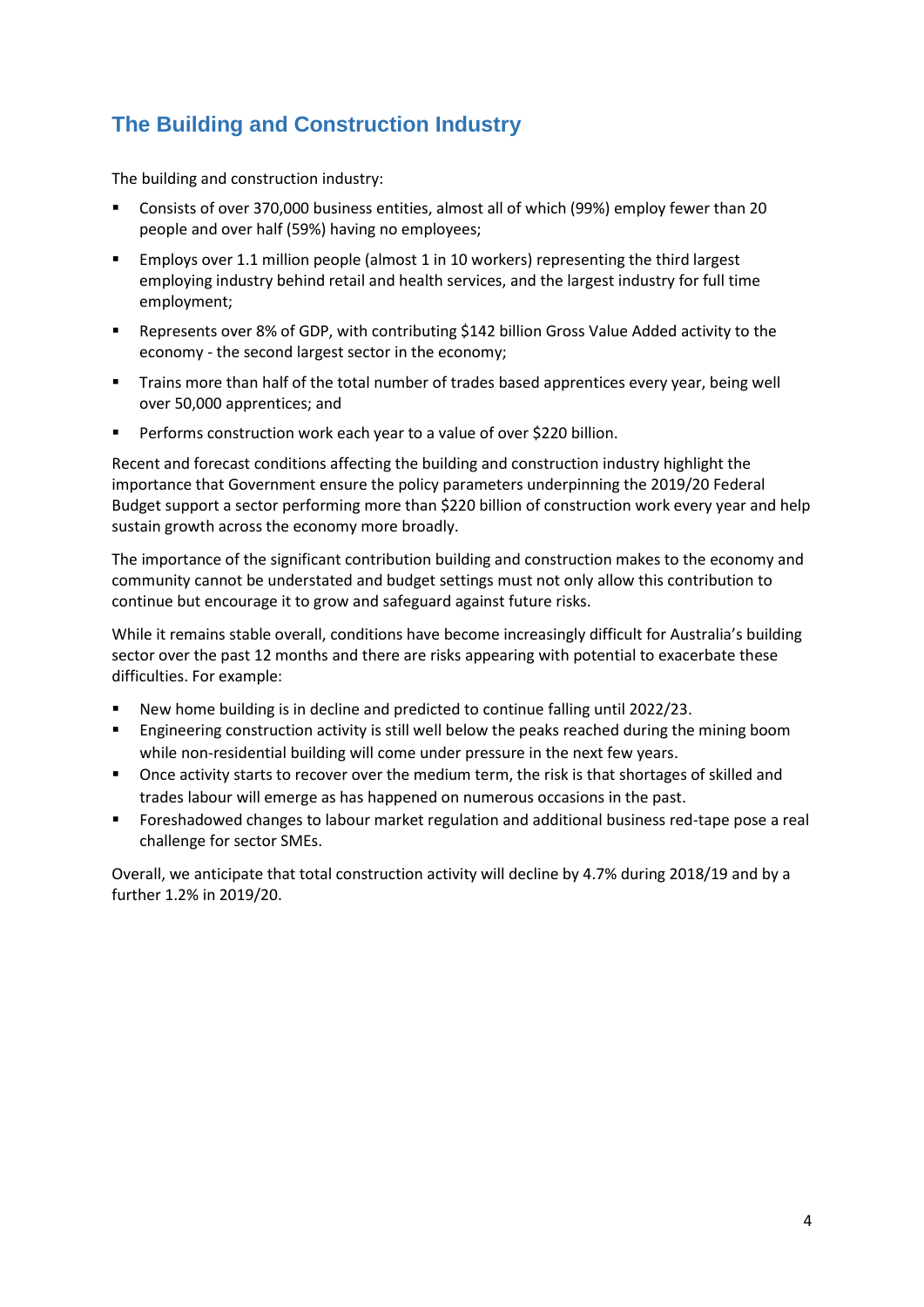# **HOW FEDERAL BUDGET 2019/20 CAN SUPPORT OUR SECTOR**

Master Builders Australia's budgetary proposals for 2019/20 are consistent with the strategic direction commenced by Government last May designed to back business and support jobs in the Australian economy.

## Using the Tax System to Deliver our Housing Needs

There is no escaping the fact that changing current arrangements around negative gearing and the Capital Gains Tax discount would result in fewer new homes being built, less jobs in the construction sector and would reverse Australia's capacity to house its people adequately over the long term.

Recent modelling by Cadence Economics confirmed that restrictions on NG and CGT as foreshadowed<sup>1</sup> would:

- Result in between 10,000 and 42,000 fewer new homes being built across Australia over a fiveyear period – enough to house 25,000 to 104,000 Australians;
- Mean between 7,500 and 31,900 fewer full-time jobs in the construction sector;
- Reduce the value of construction activity by between \$2.76 billion and \$11.75 billion.

In addition, current arrangements make it less costly for investors to supply housing to the rental market. Rowing back on NG and CGT settings would have the effect of making it less attractive for investors to participate in the rental market and result in tighter supply and higher rents. Around 30% of Australian families rent their homes, and a disproportionately large share of them depend on lower incomes. Changes to NG and CGT would have significantly detrimental effects on the financial position of such households.

Master Builders understands the benefit of examining the operation of our tax laws and system but this should only occur on holistic basis as part of an economy-wide process of taxation reform which aims to:

- **Achieve greater fiscal sustainability.**
- **IMPROVE the efficiency of the economy.**
- Support employment; and
- Address Australia's long-term economic challenges.

For the building sector, one of the least equitable features of the current taxation regime is the situation of 'taxes on taxes'. For example, stamp duties paid on the acquisition of land by developers are included in the base for calculating stamp duty at later stages in the building and development process. In the case of the final GST charge on new buildings and homes, taxes paid during the building process (like stamp duty, rates, etc.) have the effect of inflating the final GST bill paid by the new homeowner or business. A root and branch review of the taxation system should also examine the costly and inefficient infrastructure taxes, charges and levies imposed upon the building sector.

#### **Recommendations:**

**.** 

- Retain current arrangements around Negative Gearing and the Capital Gains tax discount.
- Maintain the tax-free status of the family home.
- Ensure tax reform around housing is only be considered in context of an economy-wide taxation review.

<sup>1</sup> Labor's policy is outlined at <https://www.alp.org.au/negativegearing>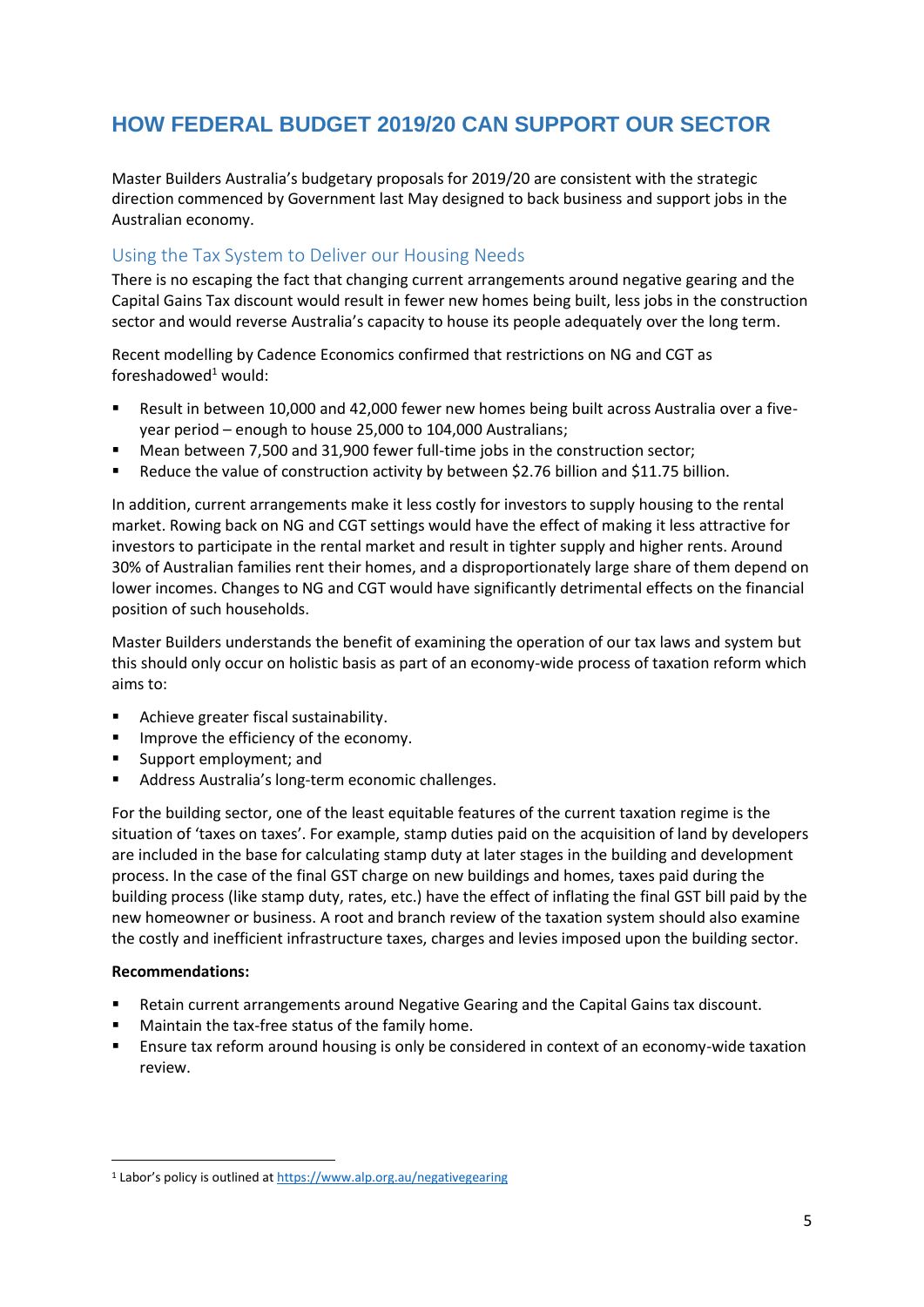# Easing the Tax Burden on Business

It is currently proposed that the corporate tax rate for companies with turnover of less than \$50 million be reduced from 27.5% to 26.0% in 2020/21 and further reduced to 25.0% from 1 July 2021.

In light of the expanding fiscal space available to the federal government and the exposure of small/medium-size firms to the significant decline in new home building anticipated to unfold, we propose that the reductions in the rate of corporate tax be brought forward perhaps with the 26.0% rate to take effect on 1 July 2019 and the reduction to 25.0% being introduced on 1 July 2020.

Furthermore, the 25.0% corporate tax rate should be rolled out for all businesses, regardless of size, and the Federal Budget should include a timescale for this to be done.

#### **Recommendations:**

- Accelerate the pace of company tax reductions in light of improving budgetary position.
- For businesses with turnover of less than \$50 million, reduce the corporate tax rate to 26% from 1 July 2019 and apply 25% rate from 1 July 2020.
- **Specify a time scale for 25% corporate tax rate for all businesses, including those with turnover** of above \$50 million.
- Permanently increase the threshold for immediate deductibility of small business assets to \$30,000 and extend it to all businesses irrespective of size.

#### Backing Business

Last May's Federal Budget pledged to back business in order to invest and create jobs. Building and construction firms are at the coal face of the economy, and our sector is overwhelmingly characterised by a highly competitive collection of small and very small firms.

Latest ABS estimates indicate that 371,600 firms were active in the construction sector at the end of June 2017. Of these, 215,310 (58% of the total) were non-employing with a further 145,030 construction firms (39% of the total) employing less than 20 people. This means that 99% of construction firms currently operate as small businesses – the majority of which are sole trading operations.

With most construction firms operating with a handful of staff, the burden of regulation and bureaucracy is particularly onerous on the building sector. Accordingly, the Federal Budget should take account of this situation.

#### **Recommendations:**

- Resources for an independent government agency, that could be known as the Small Business Impact Assessment Agency, to conduct more rigorous regulatory impact assessments on the impact of government regulation on small business and also spearheading changes to make government procurement more accessible for the small business sector. For example, when subcontractors working on Government projects are obliged to sign subcontractor documents with very substantial punitive provisions, it works to limit competition, increase the cost of projects to taxpayers, and undermines a range of industry reform agendas.
- Measures to ensure there are no increase to businesses costs resulting from tighter standards and regulations around accessible housing and energy efficiency.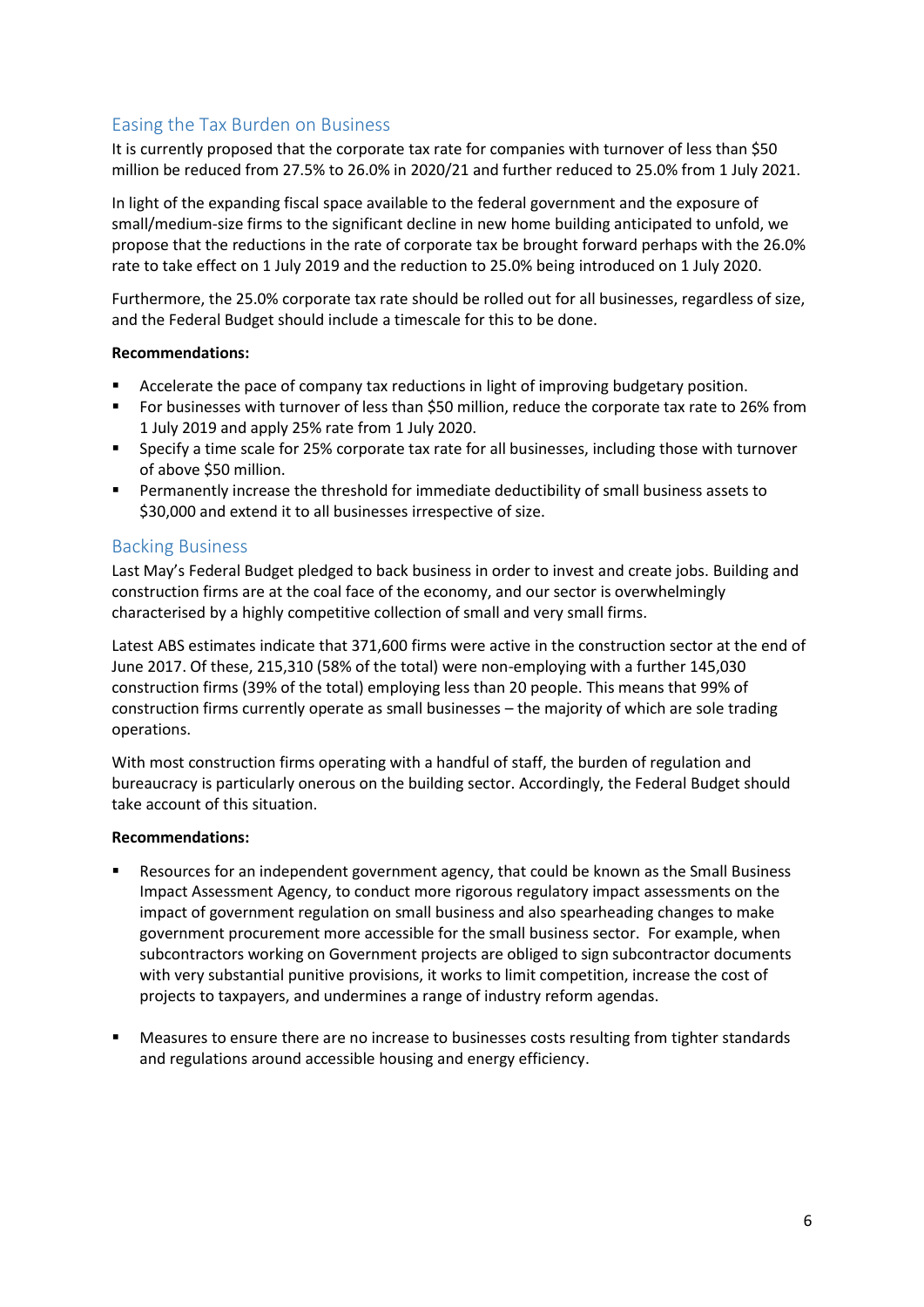# Creating More Jobs and Boosting Vocational Skills

The 2019/20 Budget must ensure it enables the building and construction sector to continue as a significant provider of jobs to ordinary Australians and support a skilled and flexible workforce.

#### **Recommendations:**

- Unallocated money from the government's Skilling Australians Fund to fund an additional kickstart apprenticeship incentive from 1 May 2019 to 31 December 2019.
- **Provide greater support for pre-apprenticeships.**
- The completion of the consolidation of resources focused on labour market and skills needs analysis.
- Sufficient resources to be provided in order to deliver an update workforce development strategy in 2019/20 and in every second year going forward.
- **The creation of quality framework for VET providers.**
- The allocation of an additional \$10 million to the Real Skills for Real Careers marketing strategy so that its campaign can reach its full potential.
- Widen the scope of the Australian Apprenticeship Wage subsidy programme to include businesses which have recently employed apprentices. Also extend eligibility to GTOs and offer the same supports for businesses in urban and metropolitan areas.
- **Increase funding through the Support for Adult Australian Apprenticeships (SAAA) programme.** This may represent a useful opportunity for enabling people to transition into new careers in construction, particularly for those exiting manufacturing and other declining sectors.
- Rationalise and improve federal government career and labour market websites.

## Supporting Housing and the Built Environment

There are few services more essential to a society than housing. As well as providing shelter and facilitating the strengthening of a society's social capital, an adequate housing stock facilitates the proper functioning of a competitive labour market and allows for mobility amongst the population.

For both renters and homeowners, housing is often the largest cost item in the household budget. Over the last number of decades, new housing supply has consistently struggled to keep pace with demand with housing affordability deteriorating steadily as a result. Back in 1988, the median Australian house price was \$83,000. This reached \$138,500 a decade later and by 2008 was \$373,000. In mid-2018, the median house price was \$550,000.

Latest population projections from the ABS indicate that population growth is on track to remain strong over the coming decades. From about 25 million today, Australia's population is likely to break the 30 million barrier sometime in 2030/31 and reach 35 million around 2043/44. If the policy settings are not improved radically, the risk is that the housing affordability squeeze will become even more acute because we will be unable to supply the requisite volume of new housing stock over this horizon.

Specifically, we need government to work hard to make new dwelling stock easier and less costly to build in a timely fashion. In addition to the taxation issues set out above, land release and planning are central to this agenda.

#### **Recommendations:**

- Increased emphasis on the provision of adequate stock of public housing and action to provide suitable accommodation to those families assessed as being in greatest need.
- **IMMED 19 Immediate review of competitive issues related to land release policies at federal, state and local** government level.
- **Increased direct financing of public infrastructure.**
- **Increase capital spending on new public buildings to be consistent with average of past 25 years.**